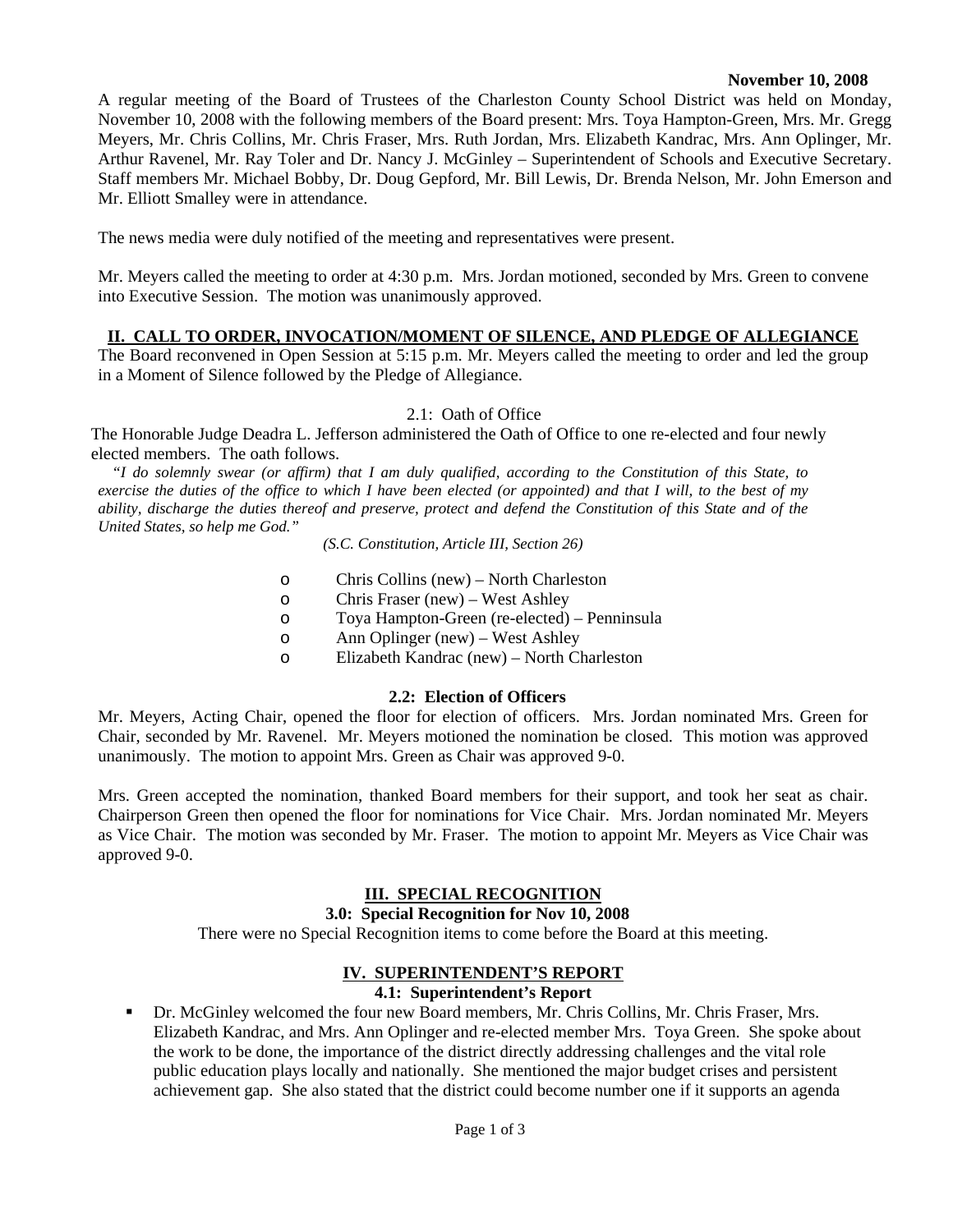that put students first, support teachers and parents and adopt the best, most proven practices in education.

- HSAP scores were released and the percentage of students passing both English and Math on the first attempt went up for the third straight year. Recently improvements were mirrored in other areas including the PACT test in grades three through eight, AP and ACT exams and most recently our 11% point graduation rate, which is the highest in four years.
- The Superintendent concluded her report by asking Veterans to stand to be recognized.

#### **V. VISITORS, PUBLIC COMMUNICATIONS 5.1: Visitors, Public Communications**

**1.** Mr. Jeremy Gilbert and Ms. Allison Bello requested the Board consider providing a larger facility for the Montessori Community School program.

#### **VI. APPROVAL OF MINUTES/EXECUTIVE SESSION AGENDA ITEM 6.1: Open and Executive Session Minutes of October 13, 2008**

Mr. Meyers motioned, seconded by Mrs. Jordan approval of the Open and Executive Session minutes of November 27, 2008. The motion was approved 7-0-2 (Fraser and Oplinger abstained).

### **6.2: Motions of Executive Session of November 10, 2008**

**1.1: Teacher Appeal Hearing** – The Board voted on two motions. The first motion to grant a teacher appeal failed. The vote was 2-1-6 (Kandrac abstained; Ravenel and Toler voted in favor of the motion). The second motion to deny the teacher an appeal hearing was approved 8-0-1 (Kandrac abstained).

**1.2: Student Appeal Hearing** – The Board approved a motion to hear a student appeal on Monday, November 17, 2008 at 5:15pm. The motion was approved 9-0.

### **6.3: Financial Minutes of October 27, 2008**

Mr. Meyers motioned, seconded by Mr. Toler to approve the Financial Minutes of October 27, 2008. The motion was approved 9-0.

# **VII: MANAGEMENT REPORT**

#### **7.1: Report on the Budget – Mr. Bobby**

Mr. Bobby provided an update on the current status of the Charleston County School District's budget. In spite of budget cuts, the district will not deter from educating students or taking resources from classrooms. He anticipates that next year's budget will be the same as this year. However, operational costs will not decrease. The district must stand firm with redesign and do more with less.

# **VIII: CHARLESTON ACHIEVING EXCELLENCE UPDATE**

#### **8.1: Sample Check Register Report for Posting on Website**

Mr. Bobby presented information on posting the check register on the district's website. He cautioned that some things must be considered before this could be done and suggested it be limited to vendors only. No district personnel information would be posted.

Mr. Fraser shared his thoughts about posting the check register on the district's website pointing out that it was not meaningful and will make more work for the district when there's plenty work to be done.

# **IX**. **POTENTIAL CONSENT AGENDA ITEMS**

# **9.1: Facility Use Request – St. Johns High**

*The recommendation to approve a facility use request for St. Johns High School as required by Board Policy KF.* 

Mr. Toler motioned, seconded by Mrs. Green approval of the Facility Use Request for St. Johns High School. The motion was approved 9-0.